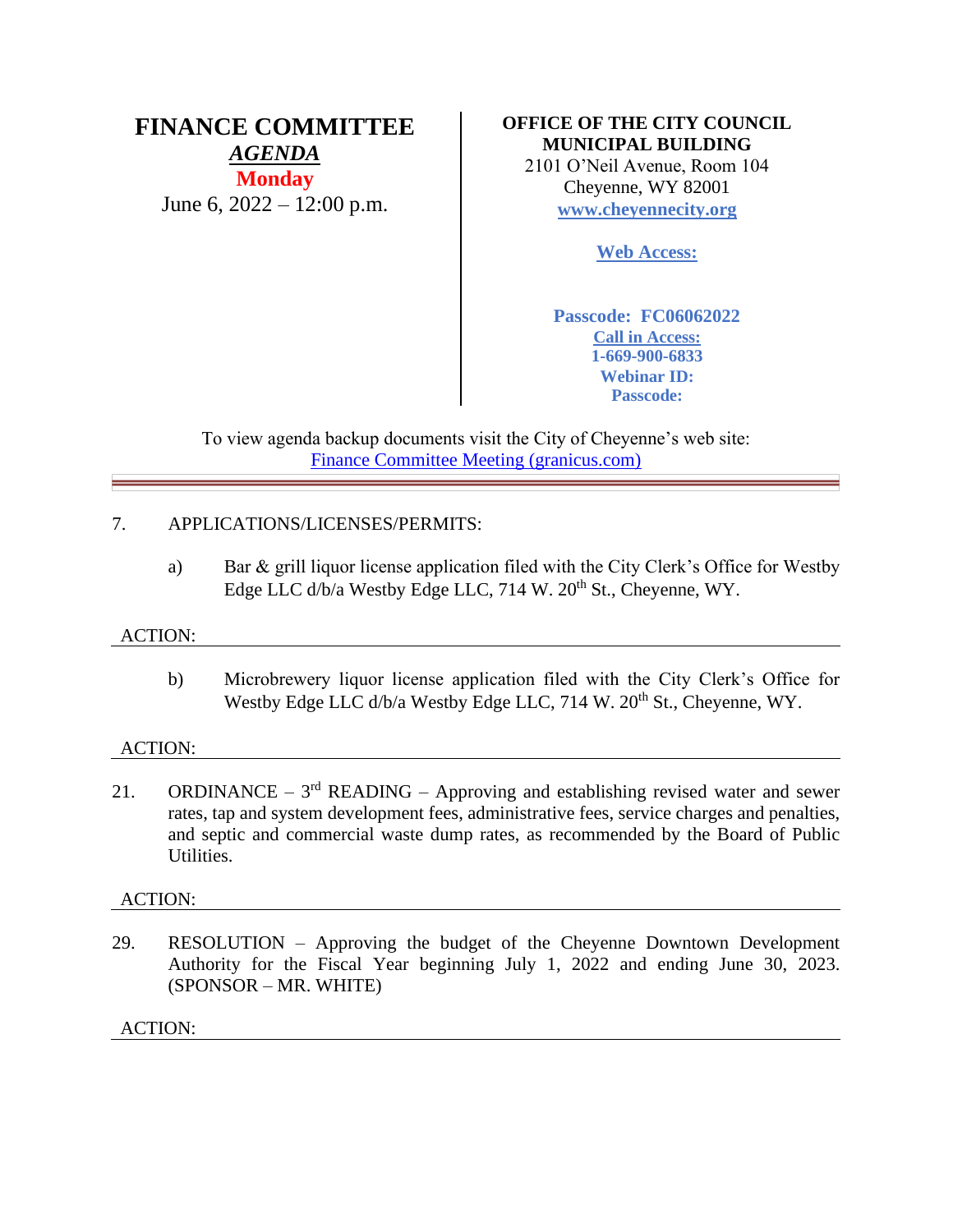30. RESOLUTION – Approving the budget of the Cheyenne Regional Airport Board for the Fiscal Year beginning July 1, 2022 and ending June 30, 2023. (SPONSOR – MR. WHITE)

### ACTION:

32. RESOLUTION – Approving the Hynds and the Hole Urban Renewal Plan and the Hynds and the Hole Urban Renewal Project pursuant to Wyoming Statute §15-9-110. (SPONSOR – MR. SEGRAVE)

### ACTION:

33. RESOLUTION – Approving the 15<sup>th</sup> Street Corridor Urban Renewal Plan and the 15<sup>th</sup> Street Corridor Urban Renewal Project pursuant to Wyoming Statute §15-9-110. (SPONSOR – MR. SEGRAVE)

### ACTION:

### 34. LEASES/CONTRACTS/LEGAL:

f) Memorandum of Understanding between the City of Cheyenne and Laramie County School District #1 to provide transportation services for the summer Rec Camp Program. (General Fund)

#### ACTION:

g) Professional Services Agreement between the City of Cheyenne and Steiner Thuesen PLLC for the Cemetery Irrigation System Design Project. (Specific Purpose Sales Tax)

#### ACTION:

h) Professional Services Agreement between the City of Cheyenne and GLM Design Group for the Dry Creek Master Plan Update and Drainage Code Review Project. (2019-2022 1% Sales Tax and Wyoming Office of Homeland Security/FEMA Grant)

#### ACTION:

j) Professional Services Agreement between the City of Cheyenne and Waste Management of Colorado, Inc., for the Recycling Services Project. (Solid Waste Fund)

#### ACTION: